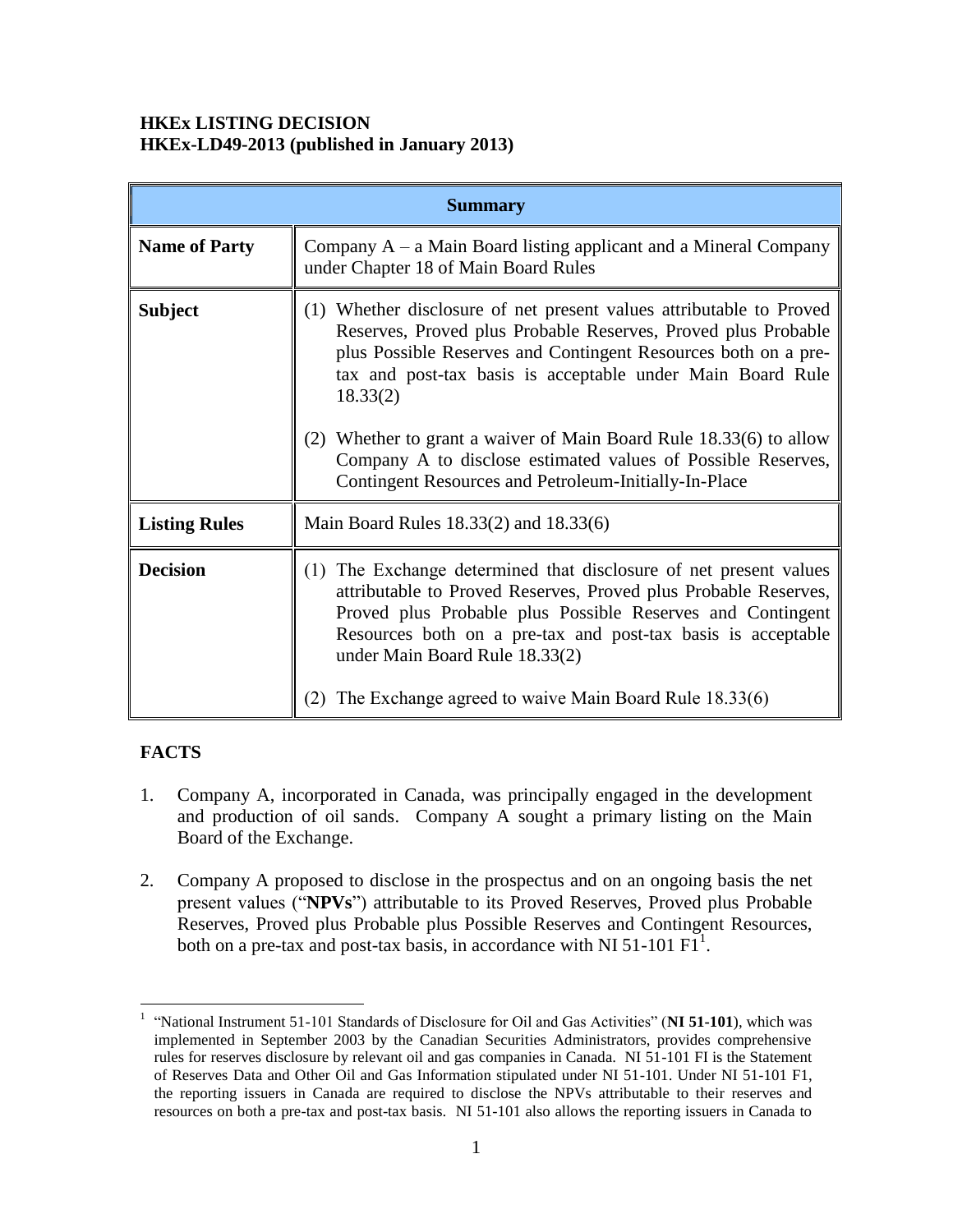- 3. Company A also proposed to disclose in the prospectus and on an ongoing basis estimated volumes and values of Possible Reserves, Contingent Resources and Petroleum-Initially-In-Place ("**PIIP**") in accordance with both NI 51-101 and Petroleum Resources Management System ("**PRMS**", an acceptable petroleum reporting standard under Main Board Rule 18.32).
- 4. Following the listing, Company A would remain benchmarked to its peer group in Canada, which are allowed to disclose the NPVs attributable to their reserves and resources on both a pre-tax and post-tax basis, and estimated values on Possible Reserves, Contingent Resources and PIIP under NI 51-101. Company A considered that it would be difficult to compare its resource base against its competitors if it would not report in a way that was consistent with its peer group.

#### **ISSUES**

5. Whether disclosure of NPVs attributable to Proved Reserves, Proved plus Probable Reserves, Proved plus Probable plus Possible Reserves and Contingent Resources both on a pre-tax and post-tax basis is acceptable under Main Board Rule 18.33(2); and whether to grant Company A a waiver of Main Board Rule 18.33(6).

# **APPLICABLE LISTING RULES**

- 6. Main Board Rule 18.33(2) requires that if the NPVs attributable to Proved Reserves and Proved plus Probable Reserves are disclosed, they are presented on a post-tax basis at varying discount rates or a fixed discount rate of 10%.
- 7. Main Board Rule 18.33(6) requires that economic values are not attached to Possible Reserves, Contingent Resources or Prospective Resources.

# **THE ANALYSIS**

 $\overline{a}$ 

- 8. The Consultation Conclusions on New Listing Rules for Mineral Companies dated May 2010 stated that the Exchange does not propose to prescribe further information to be provided in connection with future operating costs or tax horizons. If there are material matters to be disclosed relating to these issues, companies should disclose them in any event.
- 9. In determining the issues, the Exchange considered the following:
	- (i) the proposed disclosure of NPVs on both pre-tax and post-tax basis is in accordance with the requirements of NI 51-101, provide additional information to investors, and is in line with disclosure made by comparable companies listed in Canada;

disclose estimates of both the volumes and values of all reserves and resources, including Possible Reserves, Contingent Resources and Petroleum-Initially-In-Place.